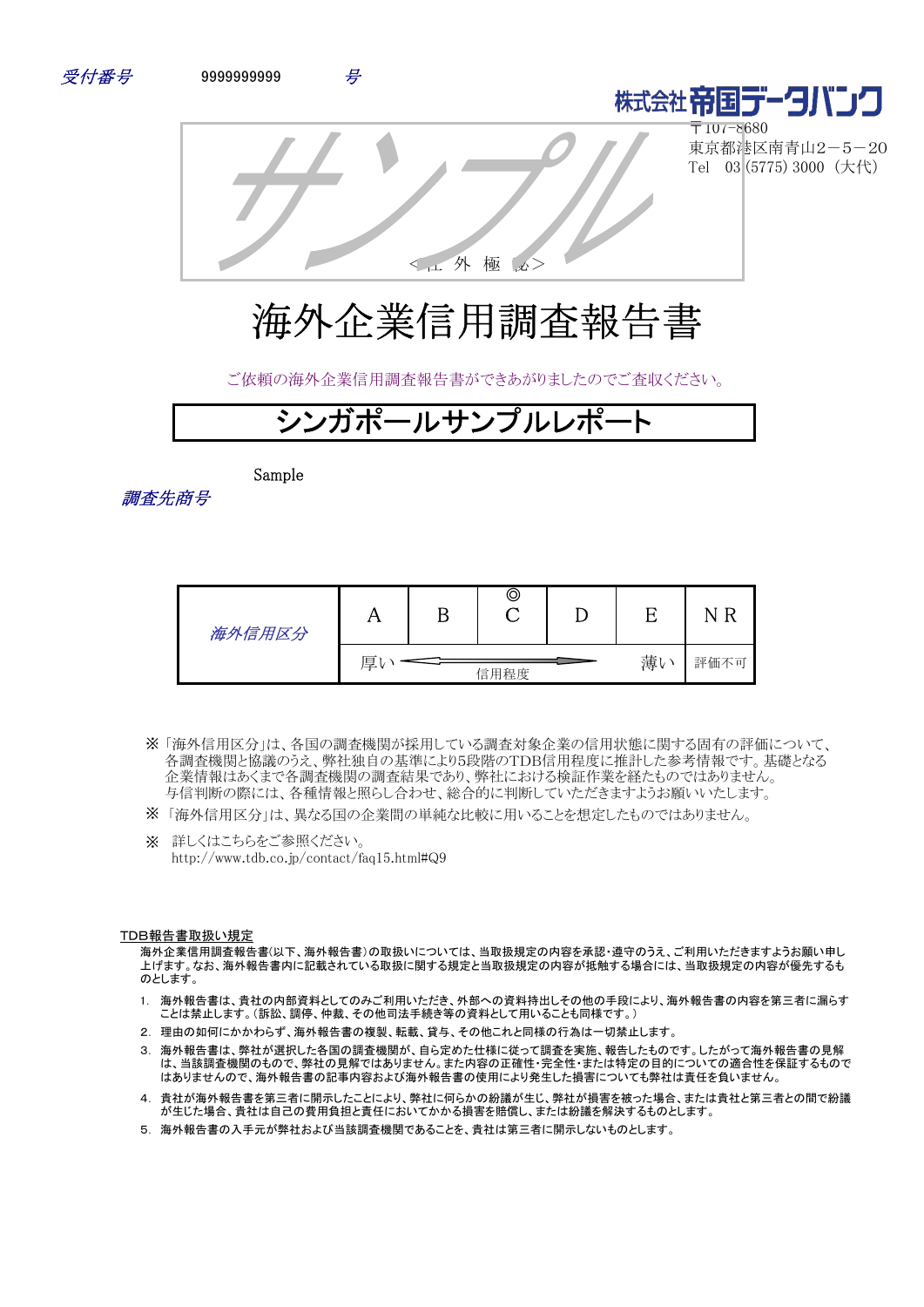# **GEN SERVICES PTE. LTD. SINGAPORE CREDIT REPORT (REPORT DATE: MAY 2012)**

(File Ref No: 99999)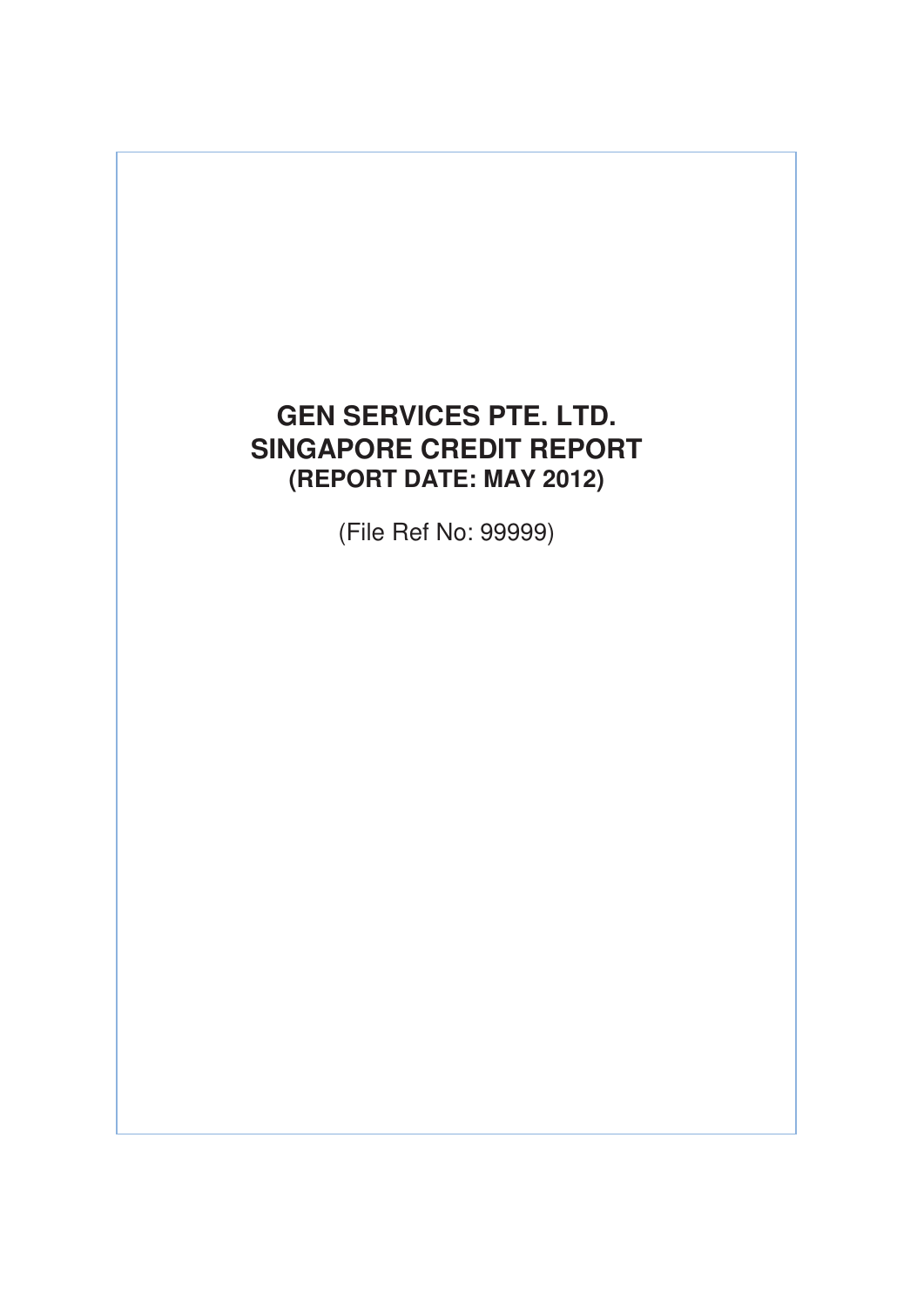| <b>SINGAPORE CREDIT REPORT</b><br>Company Name:<br><b>GEN SERVICES PTE. LTD.</b> |                                                                           | <b>Registered Number:</b><br>197200601D                |  |  |
|----------------------------------------------------------------------------------|---------------------------------------------------------------------------|--------------------------------------------------------|--|--|
| Date Incorporated:<br>28/01/1972                                                 | <b>Registered Office:</b><br>100 RAFFLES PLACE #35-00 SINGAPORE<br>048555 | Telephone Number:<br>6248 999                          |  |  |
| Age of Company:<br>40                                                            | Website:<br><b>NA</b>                                                     | Industry Type:<br><b>COMMERCE-</b><br><b>WHOLESALE</b> |  |  |

| <b>Credit</b><br><b>Assessment</b> | <b>Risk Dashboard</b>                            |                            |                                     |  |  |
|------------------------------------|--------------------------------------------------|----------------------------|-------------------------------------|--|--|
| <b>Risk &amp; Rating</b>           | <b>Debts Turn Cash</b>                           | Trend:                     | No. of Litigation<br><b>Counts:</b> |  |  |
| Credit Limit:<br>S\$100,000        | Company DTC:<br>15                               |                            | <b>NA</b>                           |  |  |
| Credit Rating:<br>DP <sub>5</sub>  | The entity is paying<br>current to the creditors |                            | No. of Charges(s):<br>$\mathbf 2$   |  |  |
|                                    | <b>Industry DTC</b>                              |                            |                                     |  |  |
|                                    | 40 Days                                          |                            |                                     |  |  |
|                                    |                                                  |                            |                                     |  |  |
| <b>Directors</b>                   |                                                  | <b>Corporate Structure</b> |                                     |  |  |
| <b>Number of Current Directors</b> | 9                                                | <b>Holding Company:</b>    | EN HOLDINGS LIMITED<br>NA.          |  |  |
| Number that are                    |                                                  | No. of Subsidiaries &      |                                     |  |  |

The DP Credit Rating, a statistical model that measures the probability of default of the evaluated company, is designed for companies incorporated in Singapore. The model uses financial statement data to generate the DP Credit Rating, taking into account the performance of 6 broad risk categories: profitability, capital structure, liquidity, activity, growth and size.

**Associated Companies:** 

### **Risk Assessment Grid**

**shareholders** 

| <b>Section</b>                               |               | <b>Assessment</b> |             |                 |             |  |  |  |
|----------------------------------------------|---------------|-------------------|-------------|-----------------|-------------|--|--|--|
| <b>Owners / Shareholders</b>                 | <b>STRONG</b> | <b>GOOD</b>       | <b>FAIR</b> | <b>MARGINAL</b> | <b>WFAK</b> |  |  |  |
| <b>Operational Factors</b>                   | <b>STRONG</b> | GOOD              | <b>FAIR</b> | <b>MARGINAL</b> | <b>WFAK</b> |  |  |  |
| <b>Financial Factors</b>                     | <b>STRONG</b> | <b>GOOD</b>       | <b>FAIR</b> | <b>MARGINAL</b> | <b>WFAK</b> |  |  |  |
| <b>Industry / Market</b><br><b>Condition</b> | <b>STRONG</b> | GOOD              | <b>FAIR</b> | <b>MARGINAL</b> | <b>WFAK</b> |  |  |  |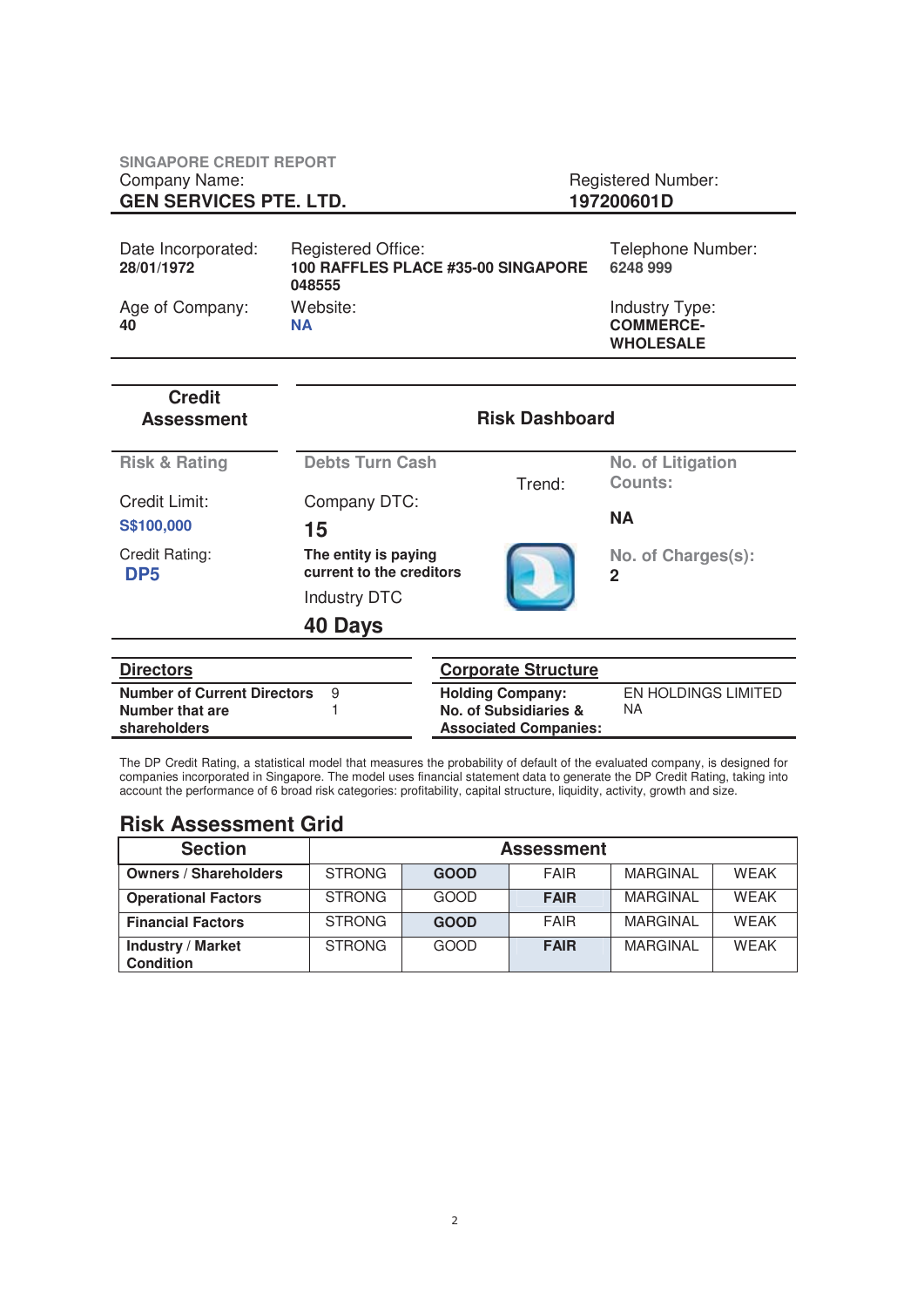### SINGAPORE CREDIT REPORT **GEN SERVICES PTE. LTD.**

## **Executive Summary**

| <b>Company Name</b>                                          | ÷                    | Gen Services Pte. Ltd.                                                                                                                                                                                                                                                                                                   |
|--------------------------------------------------------------|----------------------|--------------------------------------------------------------------------------------------------------------------------------------------------------------------------------------------------------------------------------------------------------------------------------------------------------------------------|
| <b>Registration No</b>                                       | $\ddot{\cdot}$       | 197200601D                                                                                                                                                                                                                                                                                                               |
| Date of Registration                                         | ÷                    | 28/01/1972                                                                                                                                                                                                                                                                                                               |
| <b>Former Name</b>                                           | $\ddot{\cdot}$       | <b>NA</b>                                                                                                                                                                                                                                                                                                                |
| Date of Change of Name                                       | ÷                    | <b>NA</b>                                                                                                                                                                                                                                                                                                                |
| Type of Company                                              | ÷                    | <b>Limited Private Company</b>                                                                                                                                                                                                                                                                                           |
|                                                              |                      | A private company is one which has a small group of shareholders.<br>Under the law, this group cannot be more than 50. A private company<br>cannot ask the public to invest in it or to deposit money with it. Capital<br>must be raised privately from among the small group of shareholders<br>and through bank loans. |
| <b>Registered Address</b>                                    | $\ddot{\phantom{a}}$ | 100 RAFFLES PLACE #35-00 SINGAPORE 048555                                                                                                                                                                                                                                                                                |
| Date of Change of Address                                    | ÷                    | 01/02/2006                                                                                                                                                                                                                                                                                                               |
| <b>Business Address</b>                                      | $\ddot{\phantom{a}}$ | 100 RAFFLES PLACE #35-00 SINGAPORE 048555                                                                                                                                                                                                                                                                                |
| Contact No.                                                  | ÷                    | 6248 999                                                                                                                                                                                                                                                                                                                 |
| Fax No.                                                      | ÷                    | 6248 4501                                                                                                                                                                                                                                                                                                                |
| Website                                                      | ÷                    | http://www.abcgen.com/index.aspx                                                                                                                                                                                                                                                                                         |
| <b>Registered Activities</b>                                 | ÷                    | 1. Wholesale Of Medicinal And Pharmaceutical Products                                                                                                                                                                                                                                                                    |
|                                                              |                      | (Western)<br>2. Wholesale Of Professional, Scientific And Precision Equipment                                                                                                                                                                                                                                            |
| <b>Business Activities</b>                                   | ÷                    | Marketing and sale of pharmaceutical products, diagnostic equipment,<br>test kits, infant nutritional products and hospital products in Singapore.                                                                                                                                                                       |
| <b>Issued Ordinary Capital*</b>                              | $\ddot{\cdot}$       | \$1,000,000.00 SINGAPORE, DOLLARS NO. OF SHARE: 1,000,000                                                                                                                                                                                                                                                                |
| <b>Issued Preference Capital</b>                             | ÷                    | N, A                                                                                                                                                                                                                                                                                                                     |
| Paid-Up Ordinary Capital                                     | $\ddot{\phantom{a}}$ | \$1,000,000.00 SINGAPORE, DOLLARS                                                                                                                                                                                                                                                                                        |
| Paid-Up Preference Capital                                   | ÷                    | <b>NA</b>                                                                                                                                                                                                                                                                                                                |
| * Number of Shares includes number of Issued Treasury Shares |                      |                                                                                                                                                                                                                                                                                                                          |
| <b>Issued Treasury Capital</b>                               | ÷                    | <b>NA</b>                                                                                                                                                                                                                                                                                                                |
| Paid-Up Treasury Capital                                     | ÷                    | <b>NA</b>                                                                                                                                                                                                                                                                                                                |
| No. of Local Subsidiaries                                    | $\ddot{\phantom{a}}$ | <b>NA</b>                                                                                                                                                                                                                                                                                                                |
| No. of Local Associates                                      | $\ddot{\cdot}$       | <b>NA</b>                                                                                                                                                                                                                                                                                                                |
| <b>Holding Company</b>                                       | $\ddot{\cdot}$       | En Holdings Limited                                                                                                                                                                                                                                                                                                      |
| <b>Listed Status</b>                                         | $\ddot{\cdot}$       | No                                                                                                                                                                                                                                                                                                                       |
| <b>Staff Strength</b>                                        | ċ                    | 100                                                                                                                                                                                                                                                                                                                      |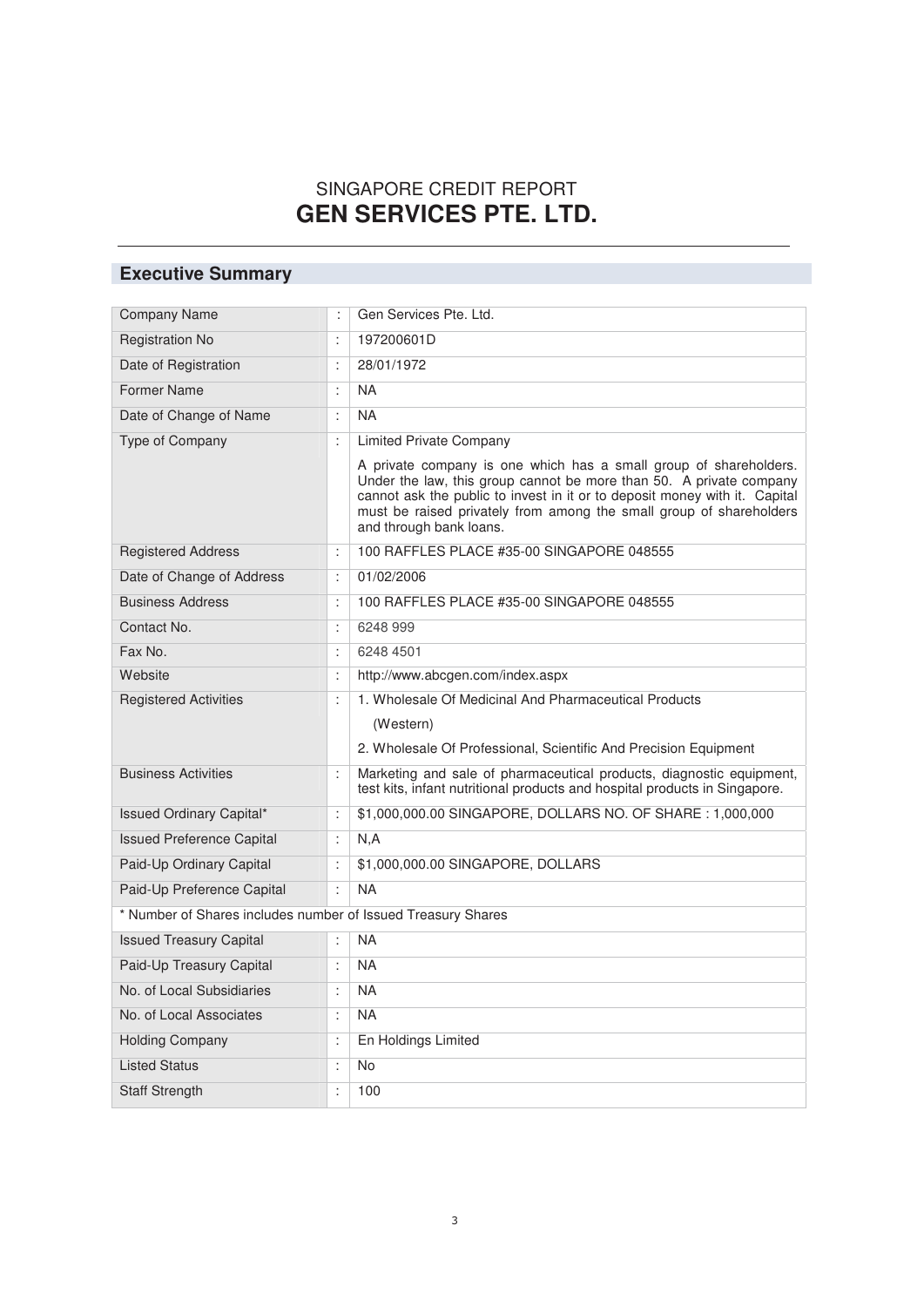| <b>Auditor</b>                                | ٠<br>$\mathbf{r}$              | Chin Huat & Co |
|-----------------------------------------------|--------------------------------|----------------|
| Bankers / Financiers                          | $\cdot$<br>$\cdot$             | Dbs Bank Ltd.  |
| Turnover                                      | $\blacksquare$<br>$\mathbf{r}$ | NA.            |
| Net Worth                                     | ٠<br>$\mathbf{r}$              | NA.            |
| No. of Bank Charges                           | ٠<br>٠.                        | $\overline{c}$ |
| No. of Litigation Suits                       | ٠<br>$\sim$                    | NA.            |
| <b>Payment Behavior</b>                       | ٠<br>٠.                        | Untraced       |
| SME 1000<br><b>FG50</b><br>S1000 /<br>Ranking | ÷                              | <b>NA</b>      |

### **Credit Rating & Recommendation**

| <b>Credit Rating</b>           | DP5        |
|--------------------------------|------------|
| <b>Recommended Credit Line</b> | S\$100,000 |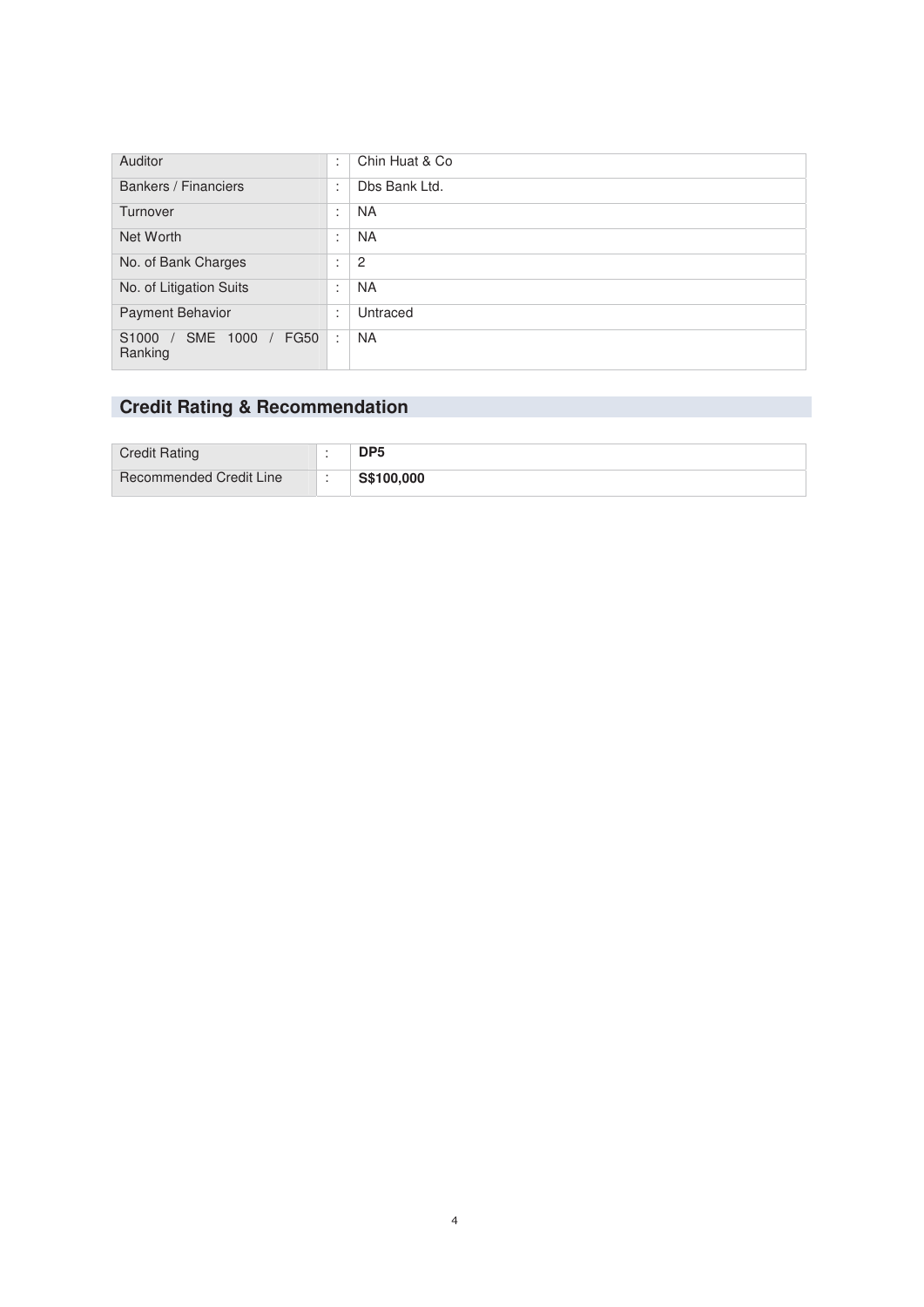### **SHAREHOLDER DETAILS**

| <b>NAMF</b>        | $\bullet$                                  | EN HOLDINGS LIMITED                                  |
|--------------------|--------------------------------------------|------------------------------------------------------|
| SHAREHOLDER ID     | $\overline{\phantom{a}}$                   | T08UF399B                                            |
| <b>NATIONALITY</b> | $\cdot$<br>٠                               | <b>CYPRUS</b>                                        |
| <b>ADDRESS</b>     | $\overline{\phantom{a}}$                   | MELIZA COURT 4TH FLOOR, P.C. 31005, LIMASSOL, CYPRUS |
| NO. OF ORD SHARES  | $\bullet$                                  | 1,000,000                                            |
| % OF SHAREHOLDING  | $\blacksquare$<br>$\overline{\phantom{a}}$ | 100%                                                 |
| <b>CURRENCY</b>    | $\blacksquare$                             | SINGAPORE, DOLLARS                                   |
|                    |                                            |                                                      |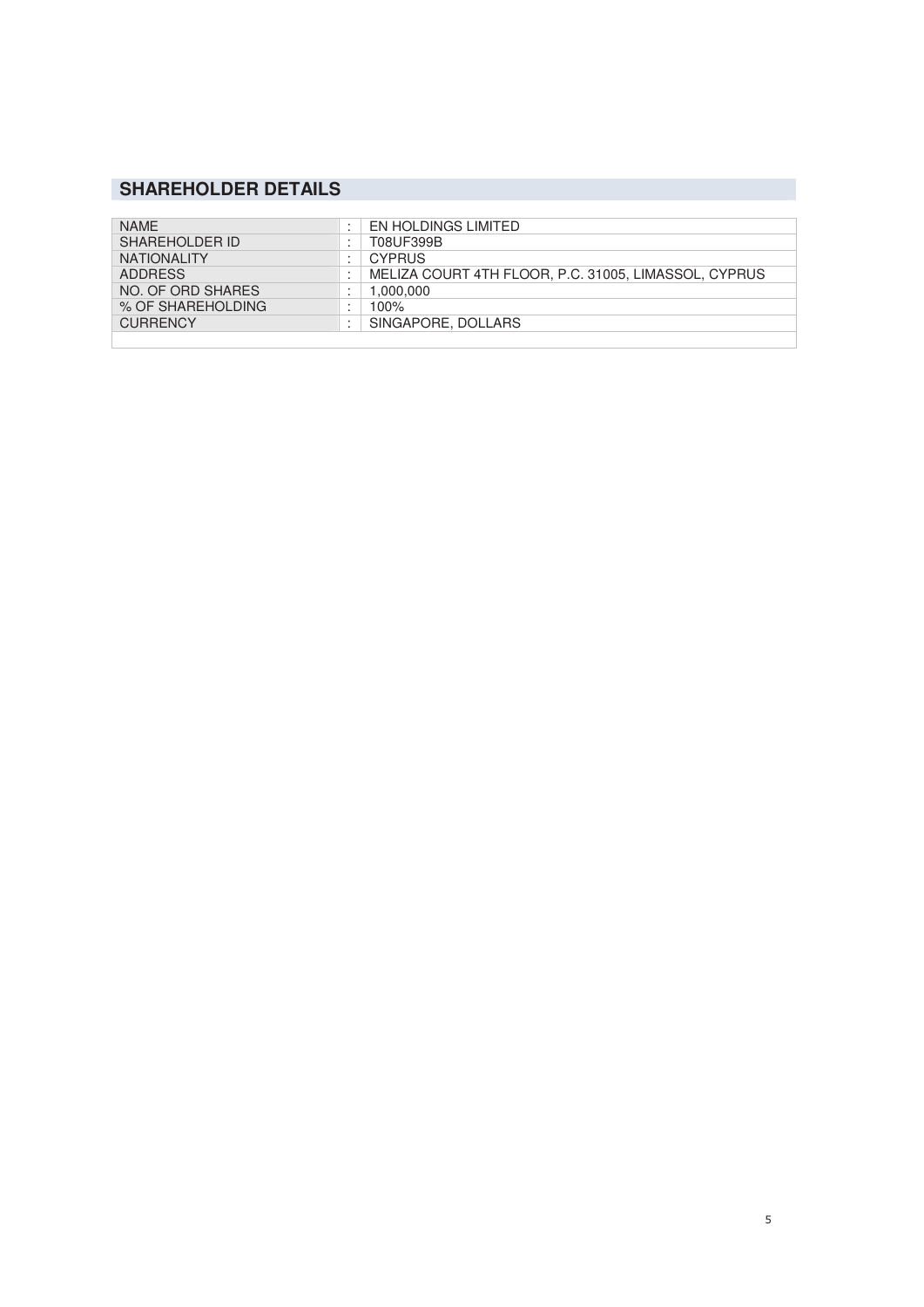## **OFFICER DETAILS**

| <b>NAME</b>         | ÷                    | YEOH GUAN TE                                          |
|---------------------|----------------------|-------------------------------------------------------|
| <b>ADDRESS</b>      | ÷                    | DAMANSARA UTAMA 47400 PETALING JAYA SELANGOR MALAYSIA |
| <b>POSITION</b>     |                      | <b>DIRECTOR</b>                                       |
| DATE OF APPT        | ÷                    | 28/01/1972                                            |
| <b>NATIONALITY</b>  | ÷                    | <b>MALAYSIAN</b>                                      |
| <b>I/C PASSPORT</b> | ÷                    | A10683773                                             |
|                     |                      |                                                       |
| <b>NAME</b>         | ÷                    | SIMON ANDRE                                           |
| <b>ADDRESS</b>      |                      | <b>GRAND RUE 555 FOUNEX, SWITZERLAND</b>              |
| <b>POSITION</b>     | ÷                    | <b>DIRECTOR</b>                                       |
| DATE OF APPT        | ÷                    | 03/03/2009                                            |
| <b>NATIONALITY</b>  | ٠                    | <b>BELGIAN</b>                                        |
| I/C PASSPORT        | $\ddot{\phantom{a}}$ | EH956555                                              |
|                     |                      |                                                       |
|                     |                      |                                                       |
| <b>NAME</b>         | ÷                    | <b>LEONG CHEE</b>                                     |
| <b>ADDRESS</b>      | $\cdot$              | #02-83 SUN PLAZA GREEN SINGAPORE 520403               |
| <b>POSITION</b>     | $\cdot$              | SECRETARY                                             |
| DATE OF APPT        | ÷                    | 27/03/1972                                            |
| <b>NATIONALITY</b>  |                      | SINGAPORE P.R.                                        |
| <b>I/C PASSPORT</b> | ÷                    | S7222217D                                             |
|                     |                      |                                                       |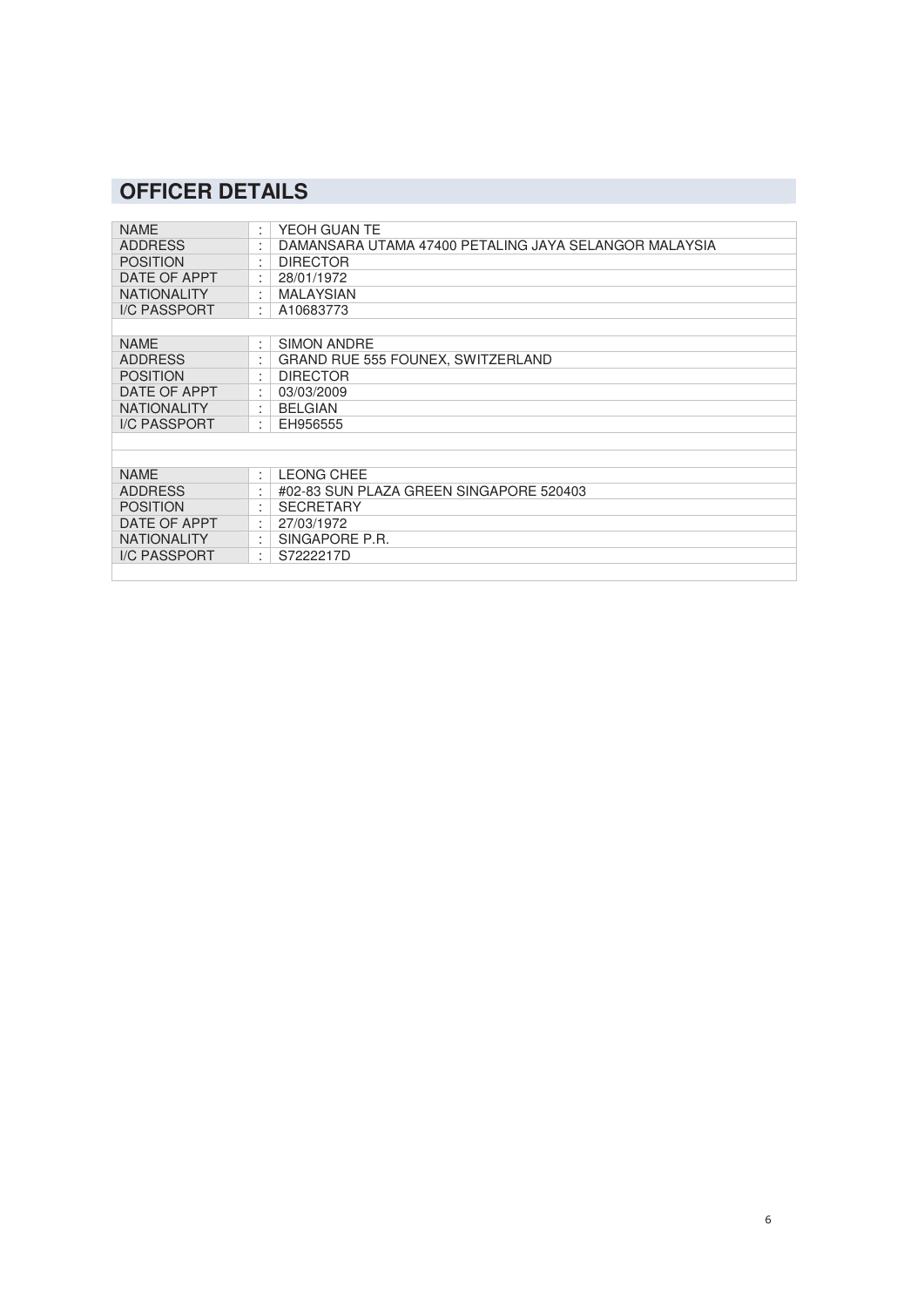### **KEY PERSONNEL PROFILE**

| Name:              | "YEOH GUAN TE                                          |
|--------------------|--------------------------------------------------------|
| NRIC Number:       | A10683755                                              |
| Available Address: | ∣DAMANSARA UTAMA 47400 PETALING JAYA SELANGOR MALAYSIA |

### **Current Business Interest**

| No. | <b>Name</b>                   | <b>Position</b> | <b>Appt Date</b> | #of Share                | $\%$ |
|-----|-------------------------------|-----------------|------------------|--------------------------|------|
|     | <b>GEN SERVICES PTE. LTD.</b> | <b>DIRECTOR</b> | 28/01/2002       | $\overline{\phantom{a}}$ | NA   |

### **Previous Business**

| No. | <b>Name</b>       | <b>Status</b> | <b>Position</b>    | <b>Appt Date</b> | <b>Last Known</b><br><b>Inactive Date</b> |
|-----|-------------------|---------------|--------------------|------------------|-------------------------------------------|
|     | GEN SERVICES PTE. | LIVE COMPANY  | <b>SHAREHOLDER</b> |                  | 15/05/2012                                |

### **Bankruptcy Record**

(Status include petition filed, order made, discharge, annulment, set aside, rescinded and withdrawn)

| <b>Case No.</b> | Year | Date of Filing | <b>Petitioner Name</b> | Amount |
|-----------------|------|----------------|------------------------|--------|
| No Trace        |      |                |                        |        |

Note: -

I

### **Litigation Search – Writ of Summons**

| Court    | Case<br>No. | Year | Date of Filing | Amount | <b>Cause Category</b> |
|----------|-------------|------|----------------|--------|-----------------------|
| No Trace |             |      |                |        |                       |

### **Negative List (if any)**

Source of information is from DP available database.

| <b>Traces</b> | <b>Status</b> | <b>Last Updated Date</b> |
|---------------|---------------|--------------------------|
| No            |               |                          |
| Trace         |               |                          |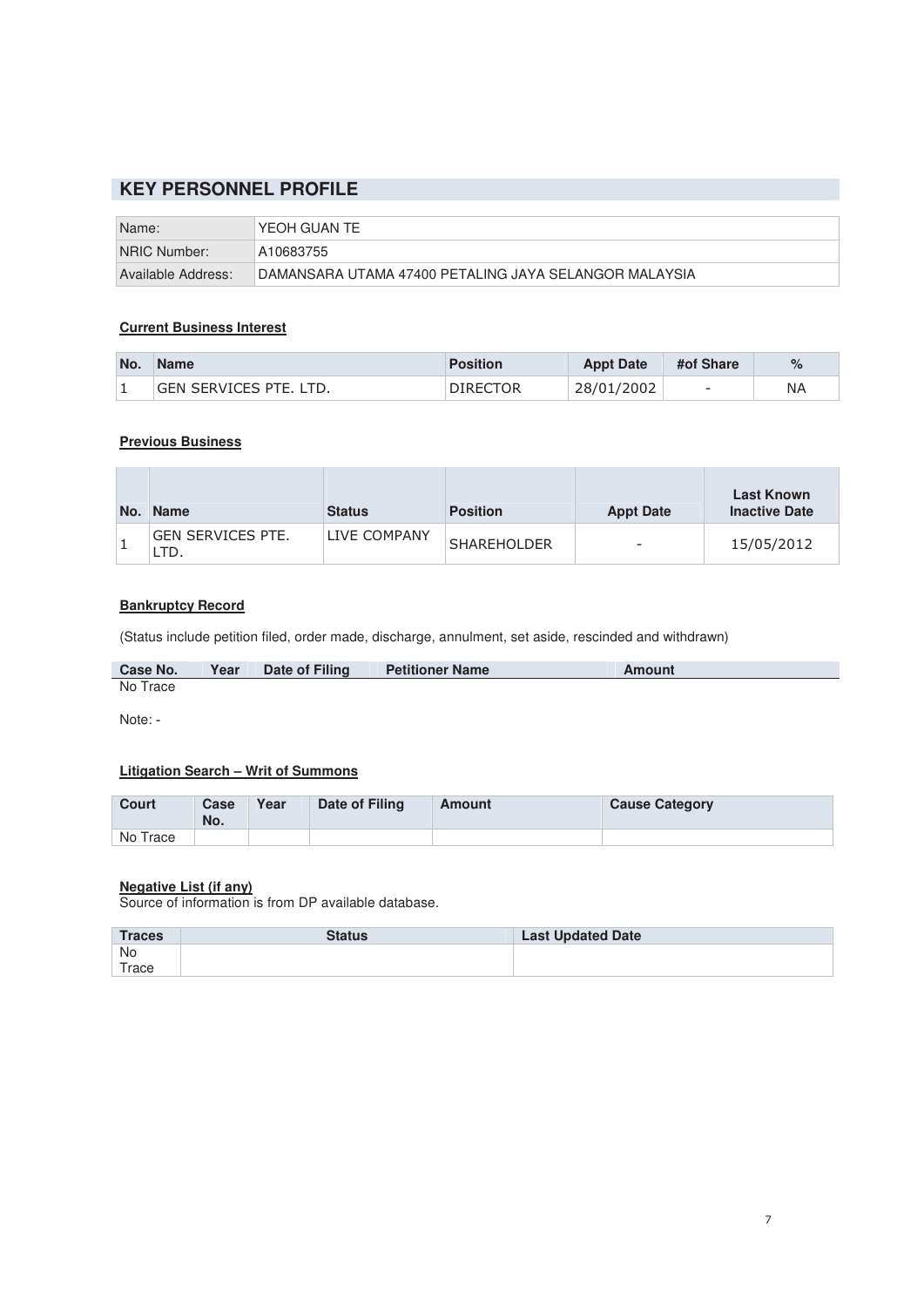### **SUBSIDIARIES AND ASSOCIATE COMPANIES IN S'PORE**

| Company   | Shareholdings (%) |
|-----------|-------------------|
|           |                   |
| <b>NA</b> |                   |
|           |                   |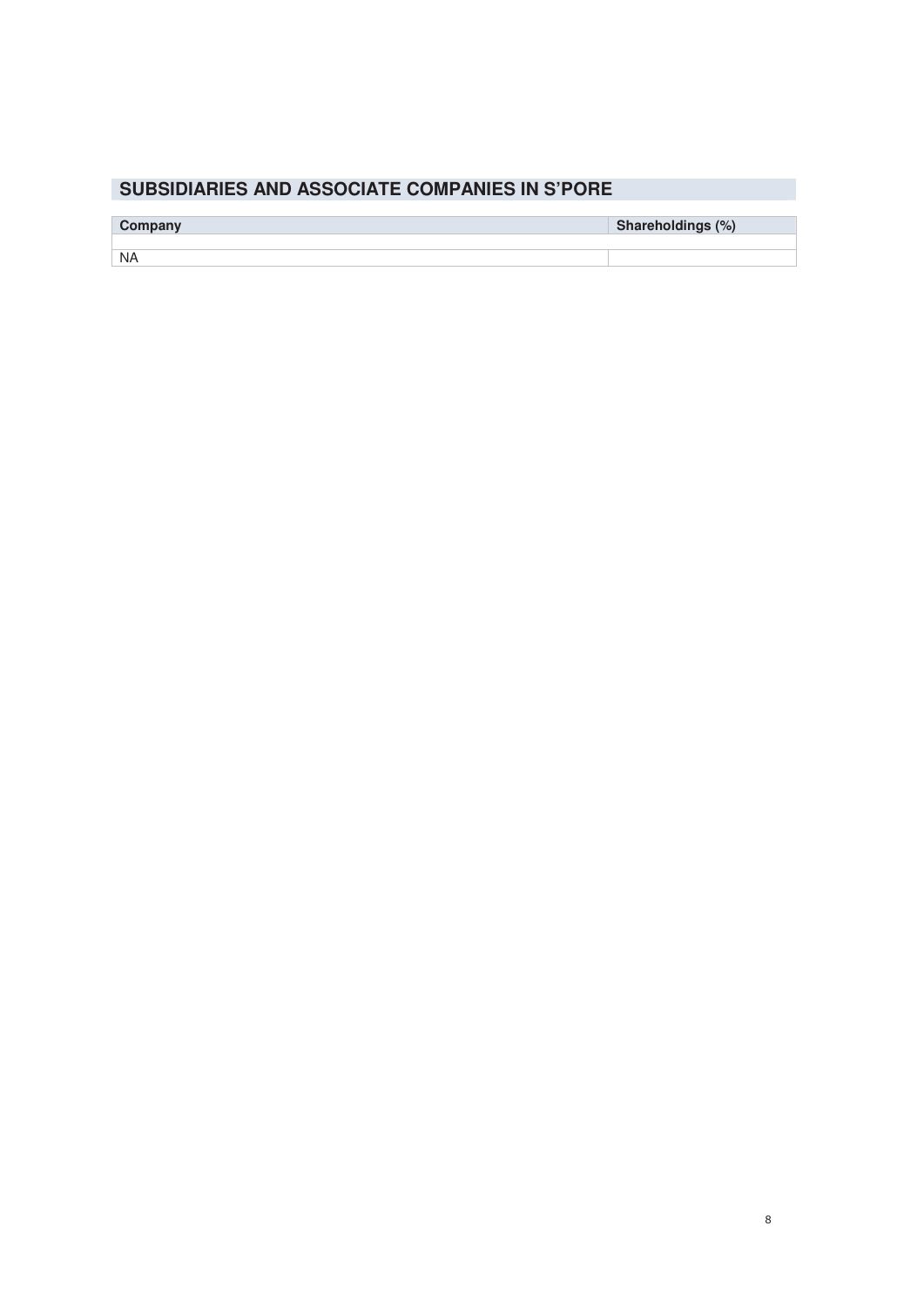### **BANKERS/ FINANCIERS**

Subject enjoys a normal banking routine with its bankers. To date, there have been 2 bank charges registered against Subject by its bankers. The charge numbers are:

| 1)  | Charge No.                        | ٠<br>$\cdot$         | C201004111                                             |
|-----|-----------------------------------|----------------------|--------------------------------------------------------|
|     | Date of Registration              | $\cdot$              | 20/05/2015                                             |
|     | Chargee                           | $\bullet$            | DBS BANK LTD.                                          |
|     | Amount Secured<br>and<br>Currency | ÷                    | All Monies                                             |
|     | Address                           | $\bullet$<br>$\cdot$ | 6 SHENTON WAY, DBS BUILDING TOWER ONE SINGAPORE 068809 |
|     |                                   |                      |                                                        |
| (2) | Charge No.                        | ٠<br>$\cdot$         | C20100555                                              |
|     | Date of Registration              | $\cdot$              | 20/05/2011                                             |
|     | Chargee                           | $\bullet$            | DBS BANK LTD.                                          |
|     | Amount Secured and<br>Currency    | ÷                    | All Monies                                             |
|     | <b>Address</b>                    | $\bullet$<br>$\cdot$ | 6 SHENTON WAY, DBS BUILDING TOWER ONE SINGAPORE 068809 |
|     |                                   |                      |                                                        |
|     |                                   |                      |                                                        |

#### **Payment Profiling (The payment pattern of Subject for the past 12 months)**

| <b>Description</b> | Percentage |
|--------------------|------------|
| Improve            | $0\%$      |
| Consistent         | $0\%$      |
| Deteriorate        | $0\%$      |
| Alert              | $0\%$      |
| No Trend           | 100%       |

Description<br>Improve:

Improve: Current month's performance better than previous month<br>Consistent: Trend found in the way debtors (based on at least 6 conse Consistent: Trend found in the way debtors (based on at least 6 consecutive records) Deteriorate: Current month's performance worse than previous month Alert: Negative List; Absolute refusal to make payment<br>No Trend: lnconsistent; not able to categorize Inconsistent; not able to categorize

#### **Negative List (if any)**

Source of information is from DP available database.

| <b>Traces</b> | <b>Status</b> | <b>Last Updated Date</b> |
|---------------|---------------|--------------------------|
| <b>No</b>     |               |                          |
| Trace         |               |                          |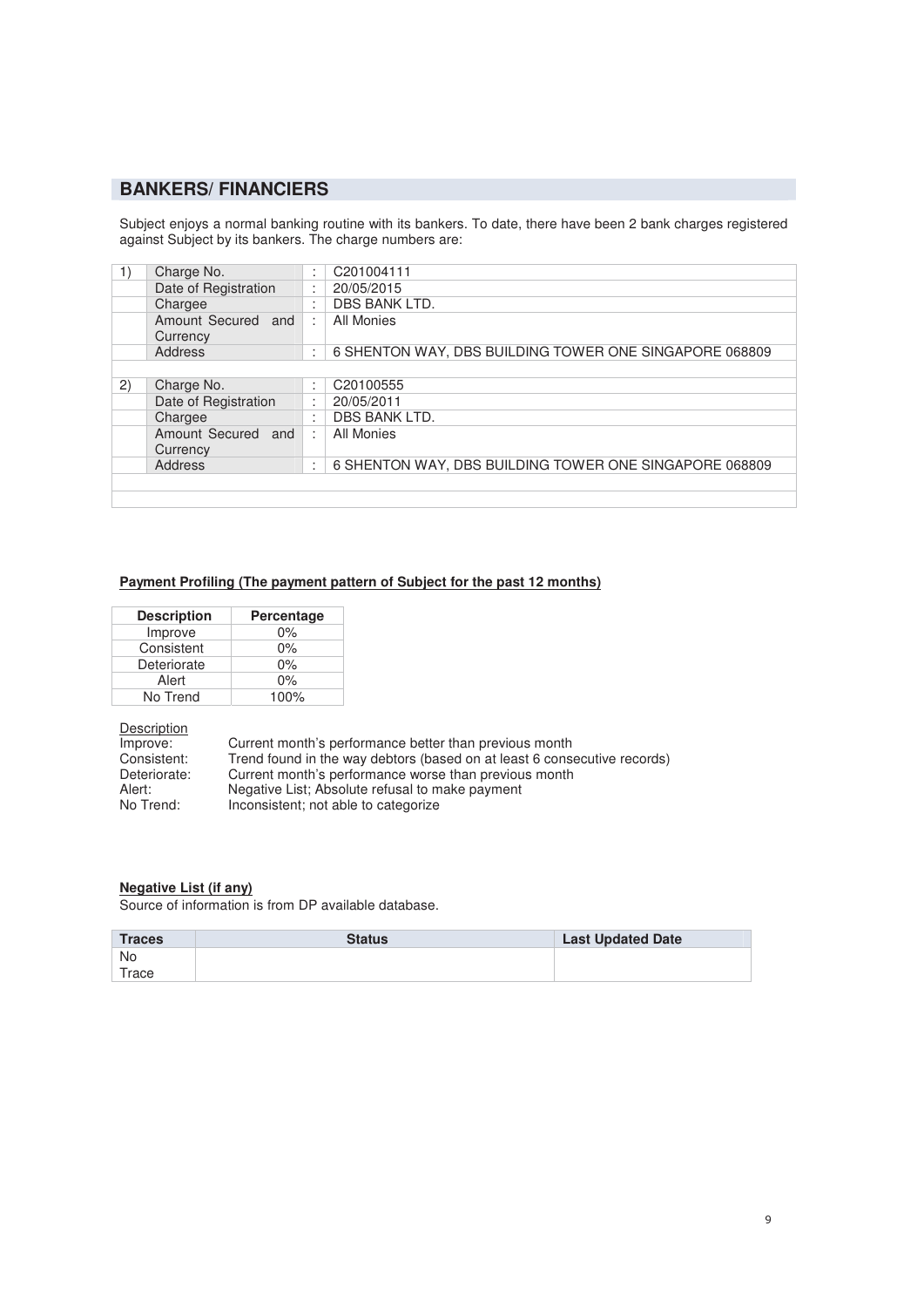### **LITIGATION**

Clear

### **COMPLIANCE RECORDS**

| Date of Last AGM             | 25/06/2011 |
|------------------------------|------------|
| Date of Last AR              | 27/06/2011 |
| Date of A/C Laid at Last AGM | 31/12/2010 |

### **COMPLIANCE RATING FOR ANNUAL FILING**

| ANNUAL GENERAL MEETING, ANNUAL RETURN AND ACCOUNTS UP-TO-DATE |
|---------------------------------------------------------------|
|                                                               |

### **Note:**

Provided by ACRA (Accounting and Corporate Regulatory Authority), the Compliance Rating for Annual Filing measures a company's compliance with the provisions under S175, S197 or S201 of the Companies Act, Cap. 50.

Applicable to all "Live" locally incorporated companies except for the Limited Partnerships, Limited Liability Partnerships, Business Entities, Foreign Companies and Public Accounting Firms, the rating provide information on whether a company is up-to-date with the holding of its Annual General Meeting (AGM) with upto-date financial statements and filing of its Annual Return (AR).

For more information: www.acra.gov.sg/compliance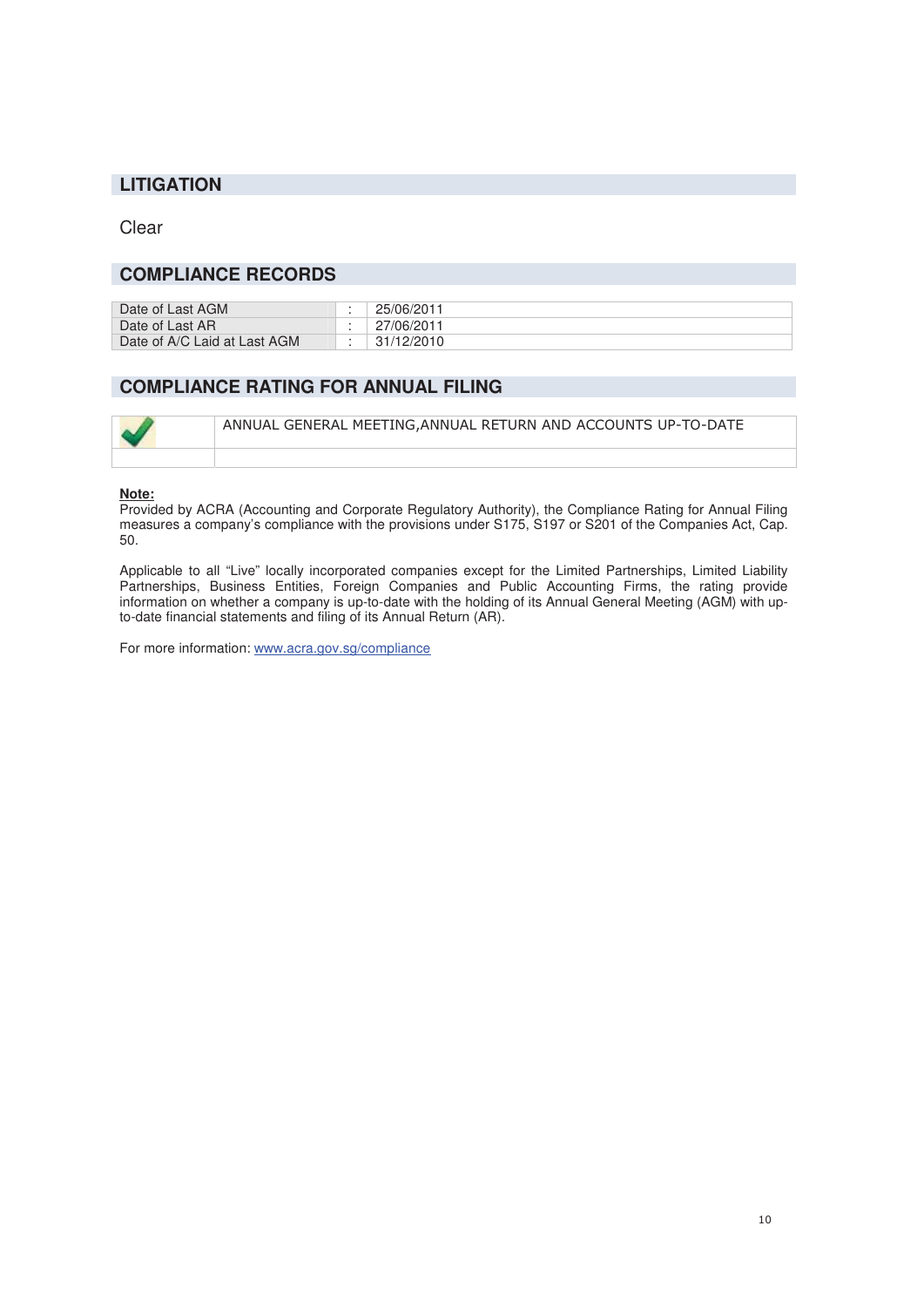### **SEARCH RECORDS**

### **FINANCIAL RELATED SEARCH COUNT**

**(The number of times that the above company had been searched by Financial Institutions using QuestNet)** 

| Year | Total | Jan | Feb | Mar | Apr | Mav | Jun | Jul | Aug | <b>Sep</b> | Oct | <b>Nov</b> | <b>Dec</b> |
|------|-------|-----|-----|-----|-----|-----|-----|-----|-----|------------|-----|------------|------------|
| 2012 |       |     |     |     |     |     |     |     |     |            |     |            |            |
| 2011 |       |     |     |     |     |     |     |     |     |            |     |            |            |
| 2010 | 19    |     |     |     |     |     |     |     |     |            |     |            |            |

### **COMMERCIAL RELATED SEARCH COUNT**

**(The number of times that the above company had been searched by other companies, businesses or individuals using QuestNet)** 

| Year | Total | Jan | Feb | Mar | Apr | May | Jun | Jul | Aug | <b>Sep</b> | Oct | <b>Nov</b> | <b>Dec</b> |
|------|-------|-----|-----|-----|-----|-----|-----|-----|-----|------------|-----|------------|------------|
| 2012 |       |     |     |     |     |     |     |     |     |            |     |            |            |
| 2011 |       |     |     |     |     |     |     |     |     |            |     |            |            |
| 2010 |       |     |     |     |     |     |     |     |     |            |     |            |            |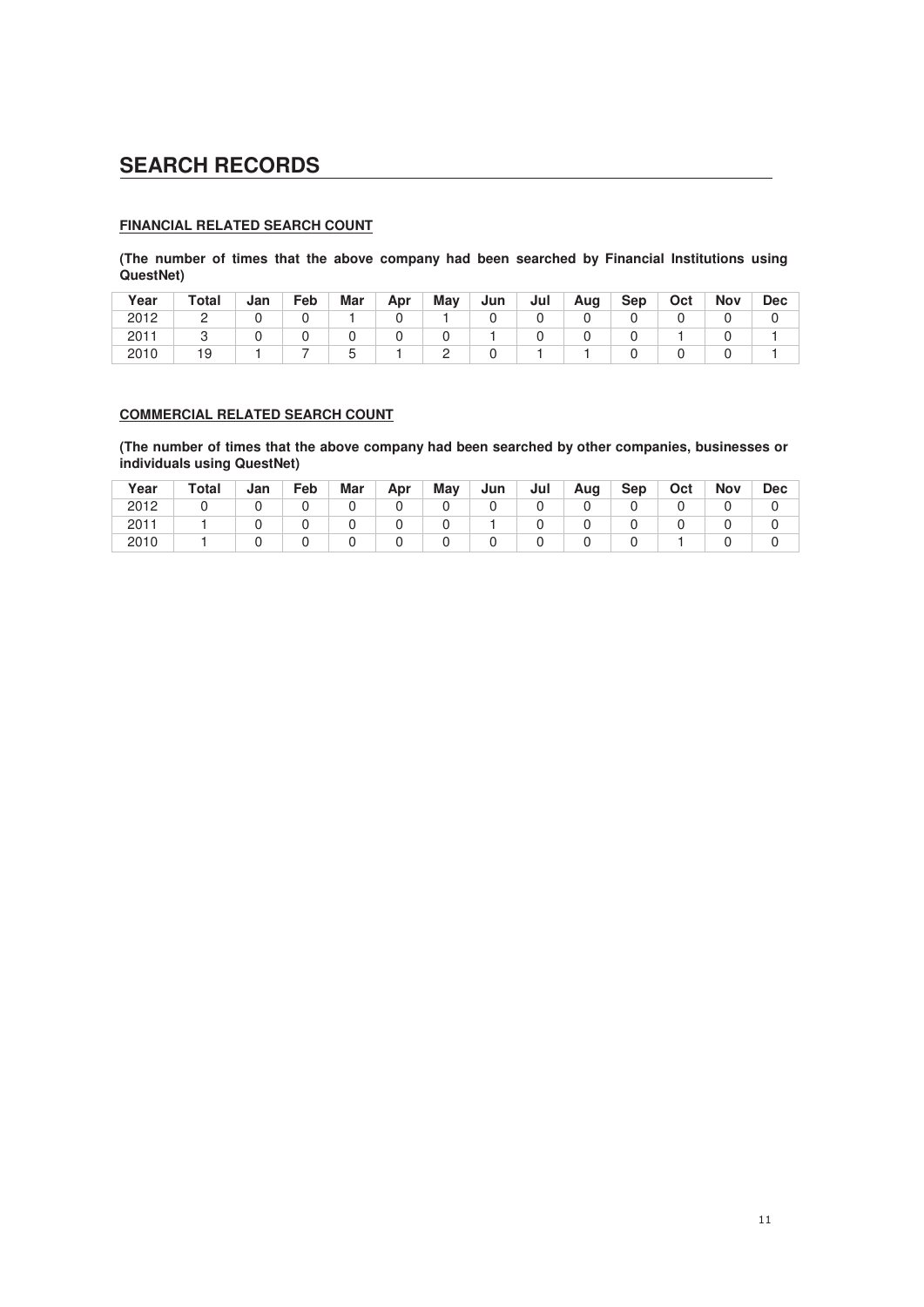### **BUSINESS PROFILE**

The principal activities of Subject are of those related to the marketing and sale of pharmaceutical products, diagnostic equipment, test kits, infant nutritional products and hospital products in Singapore.

### **Organisational Background**

Incorporated on 28 January 2002, Subject has been in operation for 10 years.

Mr. YEOH GUAN TEIK acts as Subject's Chief Executive and is responsible for its overall management, strategic planning and business developments.

### **Operations**

Subject's Executive has confirmed Subject's operating address as:

• 100 RAFFLES PLACE #35-00 SINGAPORE 048555

An interview with Subject's Executive revealed the following:

Subject is principally engaged in the marketing and sale of pharmaceutical products, diagnostic equipment, test kits, diabetes care, infant nutritional products and hospital products.

Subject carries products of the following brands:

- Adult Nutrition
- Prosure
- Ensure
- Glucerna
- Abbott Tube Feeds & Specialized Feeds
- Infant Products
- Similac
- Gain
- Grow 3 Plus
- Grow School
- PediaSure
- Isomil
- Pedialyte

According to Subject's Executive, Subject serves primarily the domestic market and is not actively involved in any export activities.

Subject currently operates with approximately 100 staff.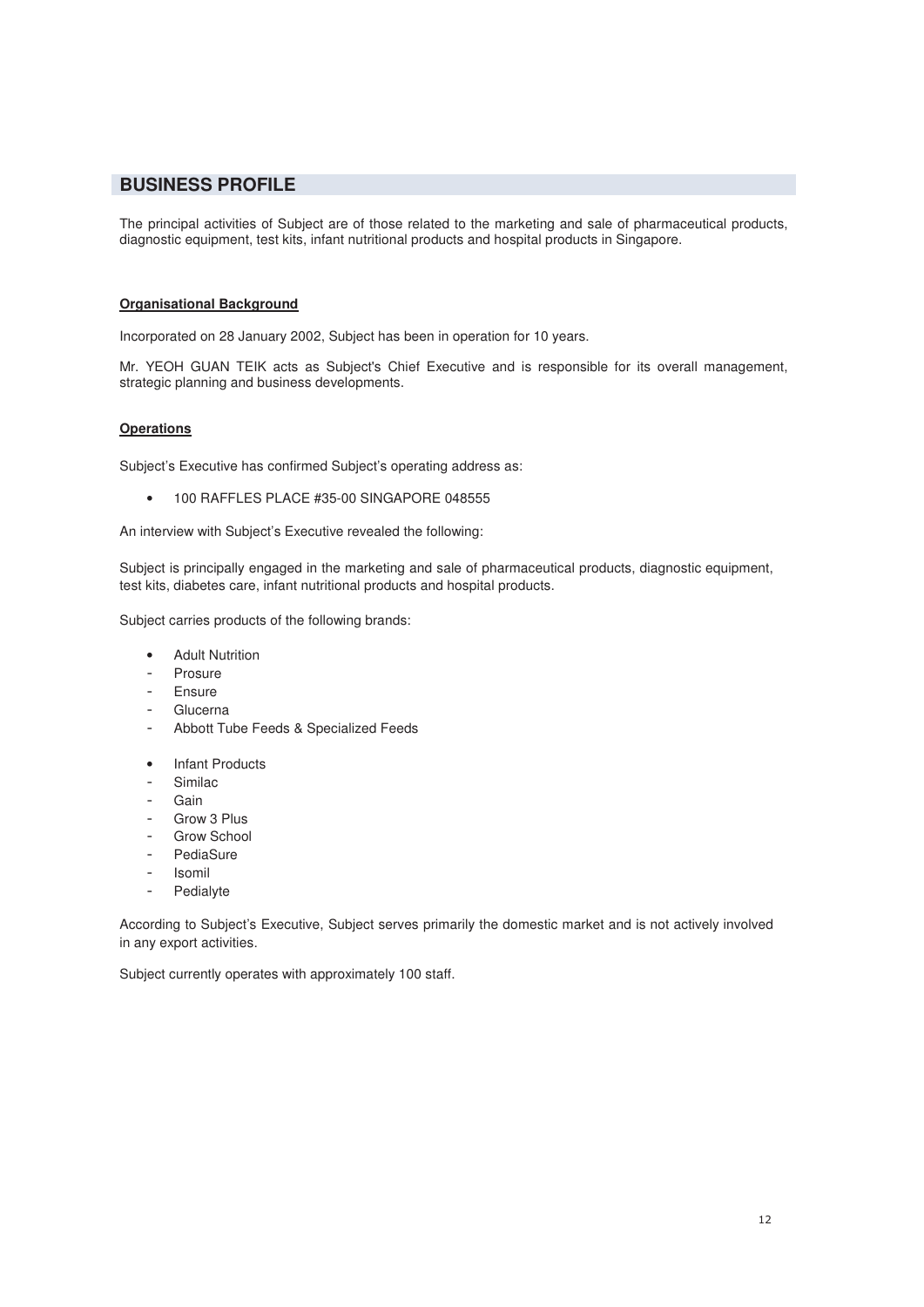### **INDUSTRY INFORMATION**

### **COMMERCE (WHOLESALE / RETAIL)**

### **OVERVIEW**

In the fourth quarter of 2011, the economy grew by 3.6 per cent, moderating from the growth of 6.0 per cent in the third quarter. Growth was largely supported by the manufacturing sector, due to the strong expansion in the biomedical manufacturing cluster.

For the whole of 2011, the economy grew by 4.9 per cent, following the expansion of 14.8 per cent in 2010. The slowdown in growth was seen across all major sectors.

The wholesale and retail trade sector expanded by 0.9 per cent in the fourth quarter of 2011, rebounding from the 1.4 per cent decline in the preceding quarter. For the whole of 2011, the wholesale and retail trade sector growth was 1.1 per cent, significantly lower than the 15 per cent growth in 2010.

Growth of the wholesale trade segment was 0.8 per cent in 2011, a sharp drop from the 17 per cent expansion in the previous year, as a result of weaker trade performance. Retail trade grew by 3.7 per cent on the back of healthy visitor arrivals and household consumption.

#### RETAIL SALES

In the fourth quarter, retail sales volume grew by 4.4 per cent, following the 2.0 per cent increase in the previous quarter. Excluding motor vehicles, retail sales volume grew by 5.7 per cent, faster than the 4.5 per cent gain in the previous quarter.

The sales volume of motor vehicles and supermarkets remained unchanged in the fourth quarter. With the exception of optical goods and books (-5.1 per cent), sales of all other retail segments grew in the fourth quarter. In particular, the sales volume of telecommunications and computers posted double-digit growth of 35 per cent.

For the full year, retail sales grew by 2.2 per cent, a reversal from the 2.5 per cent contraction in 2010. Excluding motor vehicle sales, retail sales grew by 5.6 per cent, similar to the growth in 2010.

Telecommunications and computers registered the largest increase (18 per cent) in sales volume in 2011, followed by watches and jewellery (8.3 per cent), and medical goods and toiletries (7.6 per cent). By contrast, the sales volumes of motor vehicles (-8.4 per cent), optical goods and books (-3.2 per cent) and supermarkets (-2.1 per cent) declined.

#### **OVERVIEW OF SINGAPORE'S WHOLESALE TRADE SECTOR**

#### BACKGROUND

The wholesale trade sector is a major component of Singapore's services sector and an important engine of growth for the Singapore economy. Foreign wholesale trade, in particular, is playing an increasingly dominant role, due to strong growth in our re-exports and offshore trade. Despite the short-term headwinds facing the sector arising from the global economic crisis, its longer term outlook remains positive as Singapore is moving into new offshore trading products and opening up new export markets.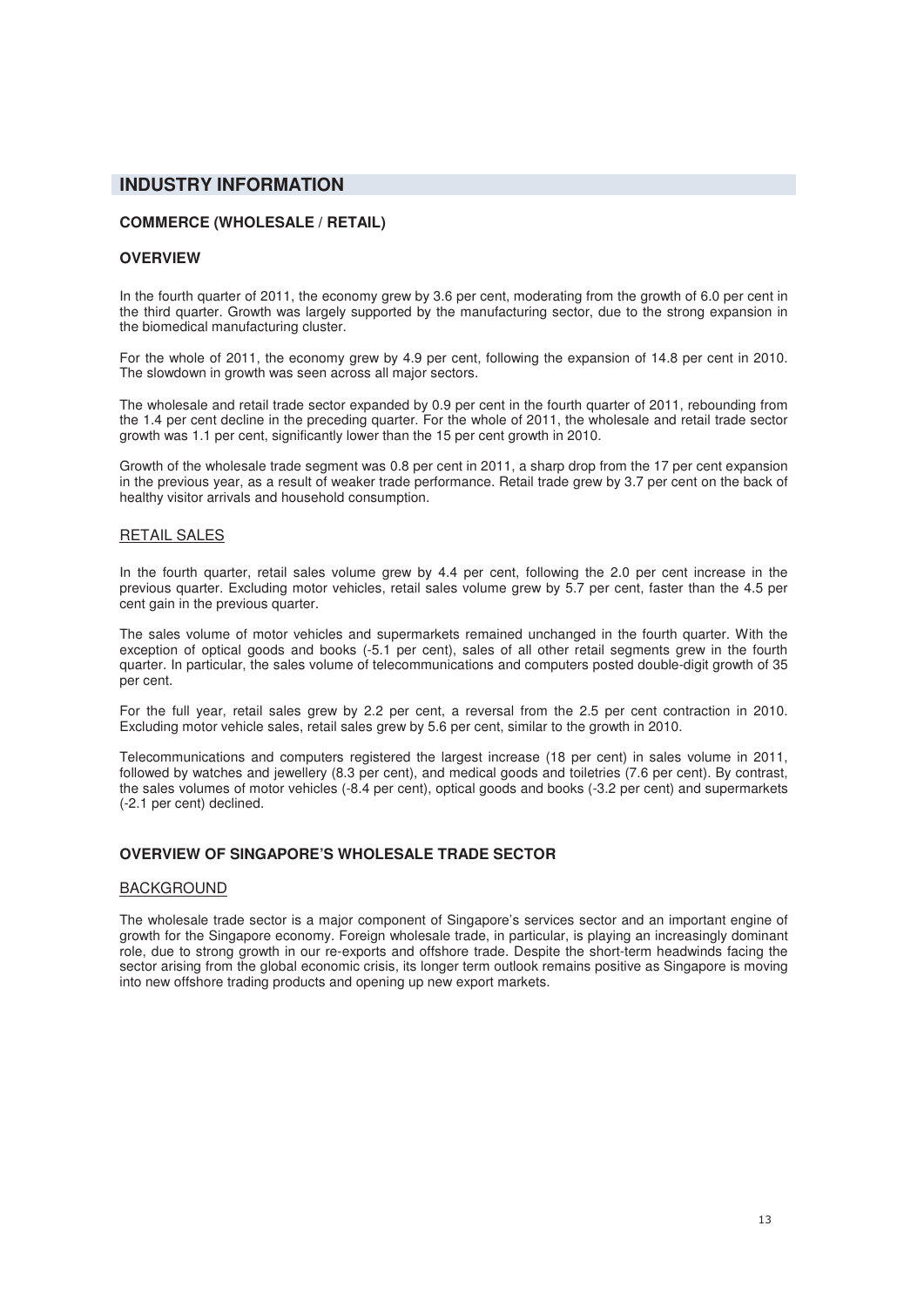### **INDUSTRY INFORMATION**

#### WHOLESALE

The domestic wholesale trade index declined by 5.3 per cent in the fourth quarter, a reversal from the 1.9 per cent growth in the previous quarter. This was primarily due to declines in the sales of chemicals and chemical products, electronic components and petroleum and petroleum products. For the full year, the domestic wholesale trade index contracted by 1.7 per cent, compared to the flat growth in 2010.

Growth of the foreign wholesale trade index moderated to 2.1 per cent in the fourth quarter, following the 5.5 per cent increase in the previous quarter. The slowdown was due to the 13 per cent decline in the sales of transport equipment, a sharp reversal from the 10 per cent growth in the previous quarter. For the whole of 2011, the foreign wholesale trade index rose by 4.0 per cent, significantly slower than the 13 per cent increase in 2010.

#### **OVERALL OUTLOOK FOR 2012**

The outlook for the global economy remains weak. Although the US economy has shown signs of improvement, growth will likely be weighed down by public spending cuts and weakness in the housing market. The Eurozone is expected to enter into a mild recession as fiscal consolidation and bank deleveraging dampen private demand. Growth in key Asian economies is also likely to moderate in line with the slowdown in external demand.

Given the subdued macroeconomic environment, Singapore's manufacturing and other export-related sectors are expected to remain sluggish. Core financial intermediation activities will also likely moderate as domestic and regional demand for credit ease. While rising visitor inflows could help sustain the tourism-related sectors, their contributions to overall growth will be modest. As such, the Ministry of Trade and Industry expects the Singapore economy to grow at a more measured pace of 1.0 to 3.0 per cent in 2012.

This forecast, however, does not factor in downside risks to growth, namely a disorderly sovereign default in the Eurozone and a global oil price shock precipitated by geopolitical tension in the Middle East. Should any of the downside risks materialize, there could be further impact to Singapore's growth.

Source: Ministry of Trade and Industry – Economic Survey Report of Singapore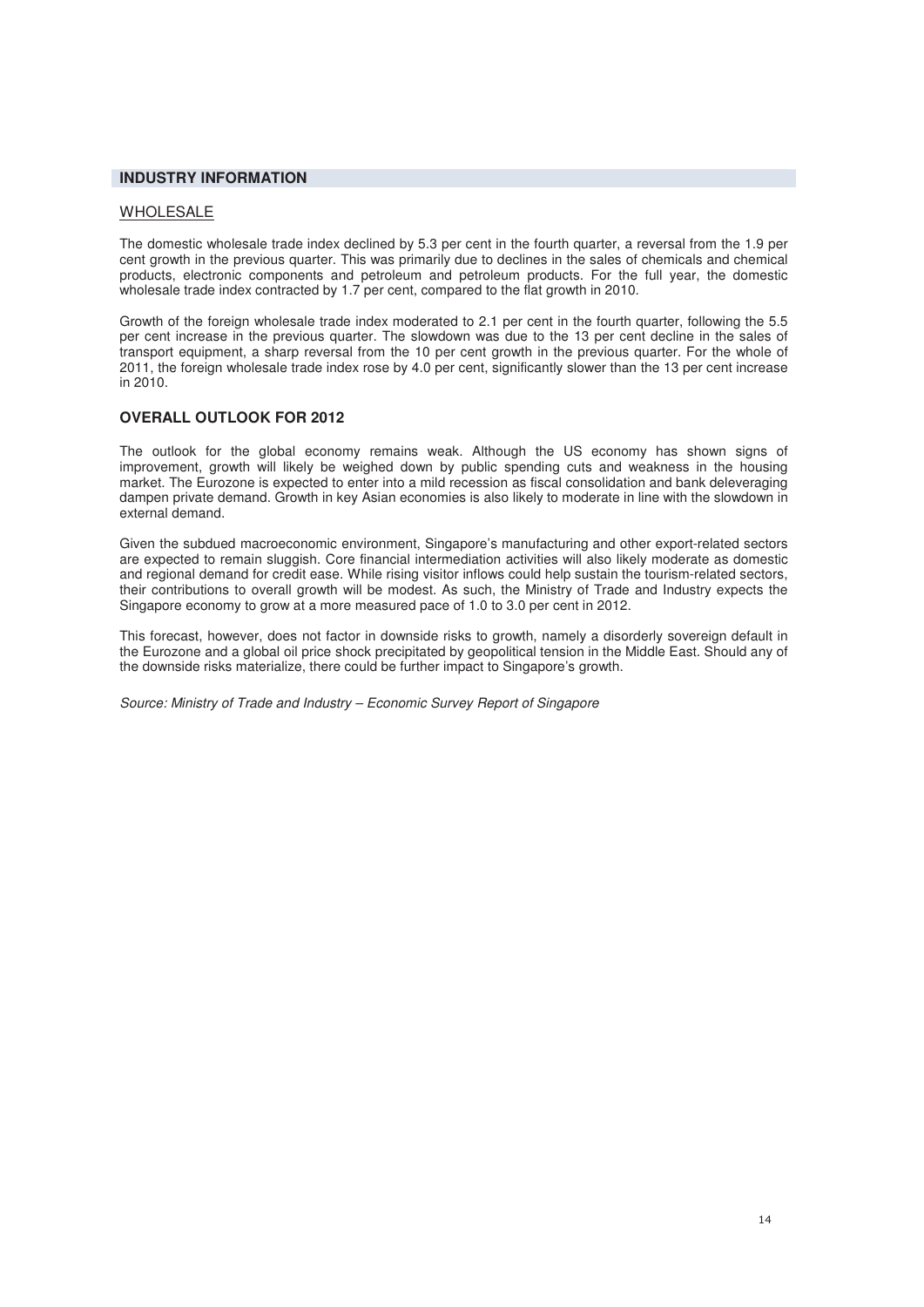### **SUMMARY**

A Limited Private Company incorporated on 28 January 2002, Subject has been in operation for 40 years under the present name style of **SOFGEN SERVICES PTE. LTD.**.

Mr. YEOH GUAN TE acts as Subject's Chief Executive and is responsible for its overall management, strategic planning and business developments.

The principal activities of Subject are of those related to the marketing and sale of pharmaceutical products, diagnostic equipment, test kits, infant nutritional products and hospital products in Singapore.

Subject's holding company is En Holdings Limited. Having a holding company allows Subject to enjoy the benefit of timely financial assistance should the need arise, barring any unforeseen circumstances.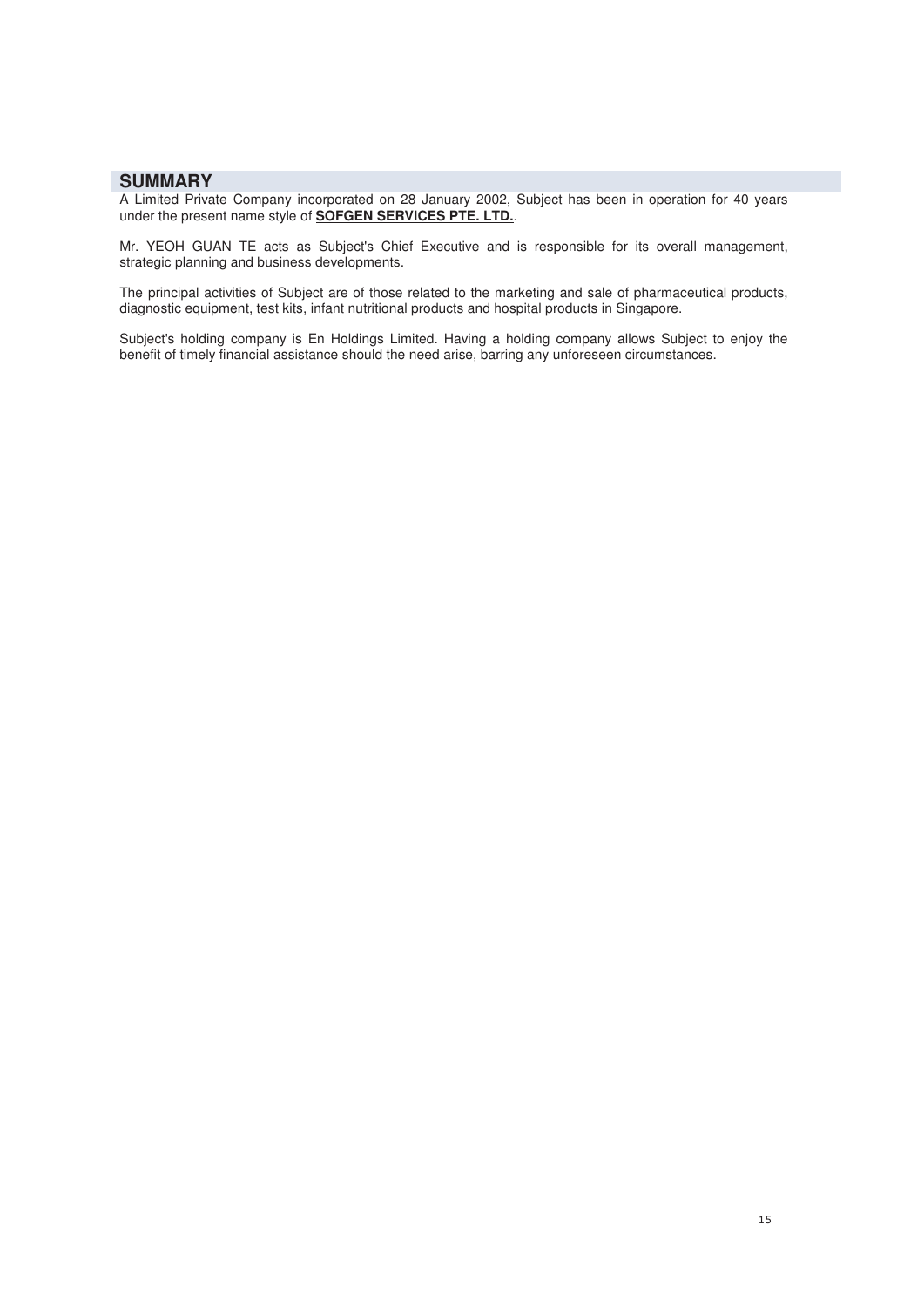### **DP Credit Rating Scale**

| <b>Default Frequency</b><br>$< 0.1\%$ | <b>DP Credit Rating</b><br>DP <sub>1</sub> | <b>Explanation</b><br>Possess extremely strong financial<br>fundamental with high incentive and<br>capability for repayment of obligations.                                                                       | <b>Status</b><br>Premium |
|---------------------------------------|--------------------------------------------|-------------------------------------------------------------------------------------------------------------------------------------------------------------------------------------------------------------------|--------------------------|
| $0.1\% - <0.2\%$                      | DP <sub>2</sub>                            | Has strong financial health with above<br>capability for<br>average<br>meeting<br>payments.                                                                                                                       | Premium                  |
| $0.2\% - <0.4\%$                      | DP <sub>3</sub>                            | Stable financial health and above<br>operational<br>normal<br>environment.<br>General unfavourable factors are not<br>likely to cause distress.                                                                   | Strong                   |
| $0.4\% - 1.0\%$                       | DP4                                        | Overall financial health and operation<br>are considered normal. Capable of<br>meeting its commitments. May be<br>susceptible to difficulties in the event of<br>changes in<br>drastic<br>economic<br>conditions. | Strong                   |
| $1.0\% - 3.0\%$                       | DP <sub>5</sub>                            | Adequate financial capabilities to<br>normal<br>commitments.<br>meet<br>However, adverse changes<br>in<br>economic condition could lead to<br>doubtfulness in the ability to pay.                                 | <b>Moderate</b>          |
| $3.0\% - <8.0\%$                      | DP <sub>6</sub>                            | Sufficiently sound financial ability to<br>meet normal obligations. Capabilities in<br>reacting<br>operational<br>to<br>adverse<br>condition<br>are limited or consider<br>doubtful.                              | Moderate                 |
| $8\% - 14.0\%$                        | DP7                                        | Weakness in financial<br>ability is<br>apparent. Vulnerable to unfavourable<br>the<br>changes<br>in<br>economic<br>and<br>operational environment and is likely to<br>fall into a weakened financial condition.   | <b>Monitor</b>           |
| $14.0\% - 30\%$                       | DP <sub>8</sub>                            | Apparent weakness in financial health<br>with limited capability to meet its<br>obligations especially in the event of<br>any adverse changes in operating<br>environment.                                        | Monitor                  |

\* DP 1 to DP 4 is comparable to "Investment Grade" rated securities, and DP 5 to DP 6 is comparable to "High Yield" rated securities, and DP 7 to DP8 is comparable to "High Risk" rated securities.